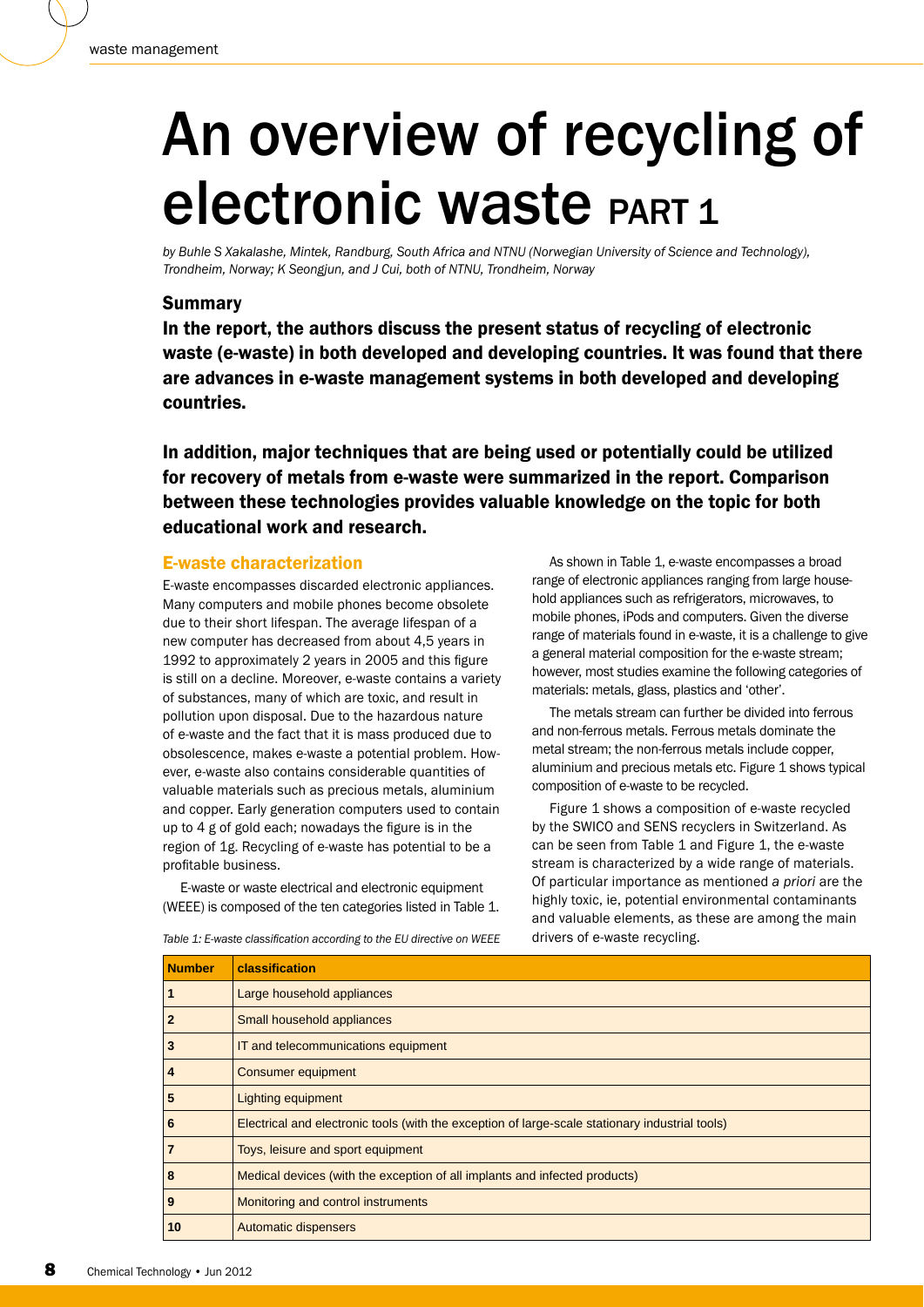

**Figure 1: Composition of e-waste sample** 

Table 2 lists a combination of elements and compounds that are of particular interest in e-waste recycling.

All the elements listed in that table and more, are of interest in e-waste recycling as they are either of high value and warrant recovery, such as gold and copper, or extremely toxic, such as mercury and lead and require recovery for environmental and health concerns.

E-waste recycling has a relatively short history in many countries; consequently there is no established e-waste management system in place in many countries. Managing of e-waste is essential and a priority; countries are therefore forced to develop strategies for managing of e-waste. Switzerland is one of the few countries with an established e-waste management system, and was the first country in the world to implement an organized system for e-waste collection and recycling. The factors of interest with regards to e-waste recycling systems include appliance collection, reuse, recycling, disposal, monitoring, financing of recycling systems, as well as social and environmental impacts associated with the e-waste recycling practices.

### E-waste collection and transportation

Collection and transportation are vital in e-waste recycling. Moreover, this step can be very costly; it has been shown from estimates that collection and transportation costs can be as high as 80% of the total costs of recycling. An efficient collection system largely depends on accessible and efficient collection facilities and adequate as well as consistent information to users. For risk minimization of harm to people and the environment, the collection and transport system should ensure minimal movements of e-waste and minimal handling. Moreover, hazardous components should be removed as early as possible in the process. s high as 80% of the total costs<br>ent collection system largely dep<br>d efficient collection facilities and<br>sistent information to users. For<br>of harm to people and the enviror<br>and transport system should ens<br>ments of e-waste

Common collection methods of e-waste are as follows: Curbside collection, special drop-off point-of-purchase.

events, permanent drop-off, take-back and<br>point-of-purchase.<br>Table 3 (page 10) gives a<br>summary of the merits<br>and disadvantages associated with each of the Table 3 (page 10) gives a summary of the merits and disadvantages associated with each of the collection methods as well as the transport responsibilities associated with each method.

Table 3 shows a matrix to be considered for collec-Table 3 shows a matrix to be considered<br>tion methods and transport responsibilities for e-waste. Curbside collection is the most convenient collection methfor e-waste. Curbside colle<br>most convenient collection<br>od to residents as there is no transportation required from residents for transportation of ewaste to collection sites as is the case with the other collection methods. An apposite collection site can be selected on the basis for transportation of e-<br>waste to collection sites<br>as is the case with the<br>other collection methods.<br>An apposite collection site<br>can be selected on the basis<br>of the geographical location, friendliness to consumers, and the population distribution.

| Acrylonitrile butadienestyrene     | Chlorofluorocarbon     | <b>Nickel</b>               |
|------------------------------------|------------------------|-----------------------------|
| Americium                          | Chromium (CrVI)        | Polybrominated biphenylys   |
| Aluminium                          | Copper                 | Polyethylene, polypropylene |
| Asbestos                           | Gallium                | Polystyrene                 |
| Antimony                           | Gold (precious metals) | Poly vinyl chloride         |
| Arsenic                            | Indium                 | Rare earth elements         |
| <b>Barium</b>                      | <b>Iron</b>            | Selenium                    |
| <b>Beryllium</b>                   | Lead                   | <b>Silver</b>               |
| <b>Brominated flame retardants</b> | Lithium                | Tin                         |
| Cadmium                            | <b>Mercury</b>         | <b>Zinc</b>                 |

*Ta ble 2: E-waste valuable and hazardous elements and compound*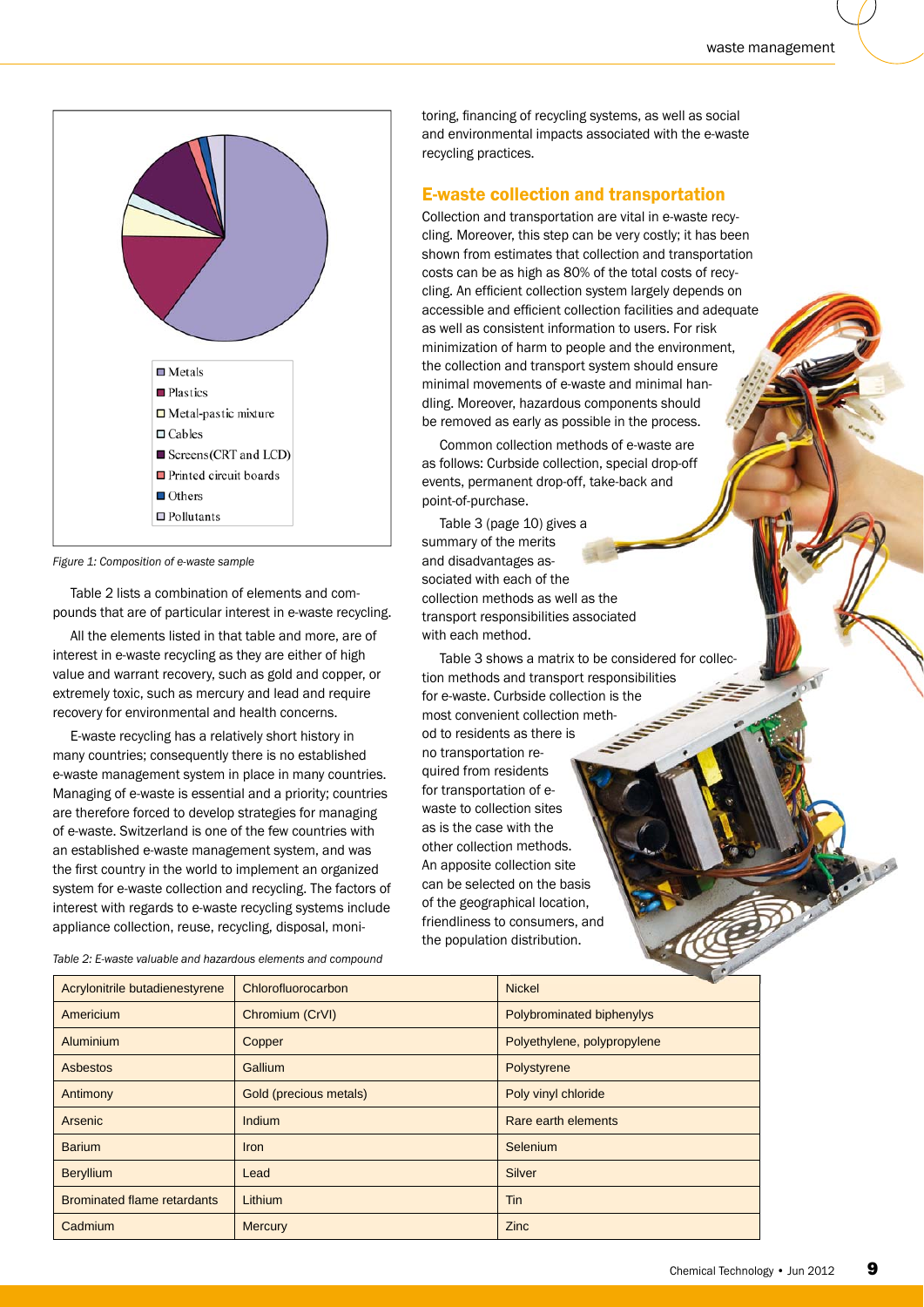| <b>Collection method</b> | <b>Transport to recycling site</b>   | <b>Advantages</b>                                 | <b>Disadvantages</b>                                                       |
|--------------------------|--------------------------------------|---------------------------------------------------|----------------------------------------------------------------------------|
| Curbside                 | Recycler or local government         | Residence participation, due to<br>convenience    | High transportation costs,<br>potential theft                              |
| Special drop-off event   | Recycler or local government         | Recycling awareness, Ideal for<br>rural areas     | Sporadic collection, storage<br>needed                                     |
| Permanent drop-off       | Recycler or local government         | Low transportation cost,<br>Most cost effective   | <b>Regular inspections</b><br>needed, not effective for all<br>communities |
| Take-back                | Original manufacturer,<br>contractor | No collection site                                | High shipment costs, special<br>packaging needed                           |
| <b>Point of Purchase</b> | Retailer                             | Low cost, high visibility if<br>marketed properly | Retailer commitment, need<br>storage space                                 |

*Tab le 3: E-waste collection methods and transportation responsibilities* 

Reuse entails direct second-hand use or use after minor modifications are made to the original appliance. Reuse is desirable as it lengthens the life of a product. The reality is that a majority of reusable electronic equipment ends up as waste; only about 3% of computers were reused in 1998.

Markets in developing countries are characterized by a cheap labour force which buys working and non-working old electronic equipment, repairs them at significantly low cost, and resells them for a profit. Plug and play is generally used to separate working and non-working electronic equipment; non-working equipment is dismantled for repair or recycling, while working equipment is prepared reuse.



Albeit that any reuse is good, very old electronic appliances with a limited lifespan and non-repairable electronic appliances, end up as waste sooner or later. E-waste generally ends up in countries with no proper expertise to deal with e-waste treatment. Therefore, reuse must be encouraged, particularly when the appliance of interest has been discarded because it could no longer meet the user's needs or is still useable.

## Recycling techniques and practice

Technical solutions exist to recover valuables from e-waste as secondary resources with minimal environmental impact. There are four broad techniques employed for recycling of e-waste and they are as follows:

- Equipment dismantling the manual separation of reusable and recyclable components; critical components, ie, hazardous components, are also separated from e-waste at this stage in order to avoid contamination with toxic substances in downstream processing. Critical components include CRT screens, batteries, CFC gases from refrigerators, etc.
- Mechanical recycling Further separation occurs at this processing step. E-waste is generally granulated and shredded in order to remove recyclable materials such as metals and plastics. Typical components of a mechanical processing facility are crushing units, shredders, magnetic eddy current and air separators. The gas emissions are filtered and the effluent is treated to minimize environmental impact.
- Incineration and refining or pyrolysis, smelting and refining – a majority of volatiles are removed during pyrolysis or incineration, and the valuable volatile materials can be recovered; subsequently, metals can be recovered from refining.
- Chemical recycling these recycling techniques are commonly used for recovering precious metals such as gold.

The techniques mentioned above are in many instances used in different combinations, depending on the nature of the e-waste of interest. Refining or conditioning is a necessary step for most fractions in order to be sold as secondary raw materials or to be disposed of respectively. The materials of interest for refining are metals, plastics and glass.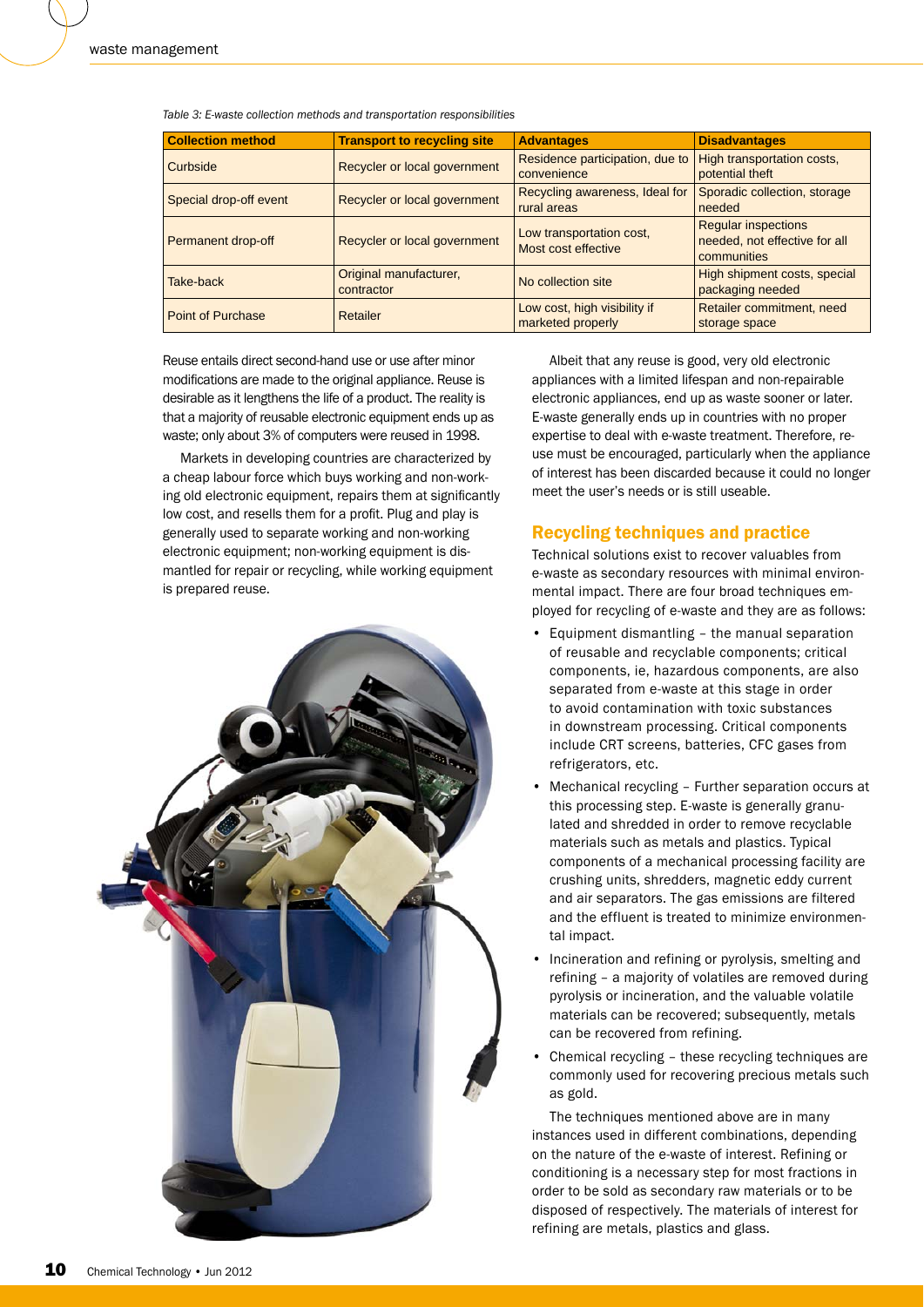It is important to note that even though the four techniques of interest are used globally for e-waste recycling, the practices are generally different between developing and developed countries. In developed countries, e-waste recycling is carried out in purposebuilt recycling facilities under controlled conditions. EU states for example do not generally recycle plastics from e-waste to avoid brominated furans and dioxins being released into the atmosphere.

The situation is different in developing countries: there are no such controls; recycling is done by hand, in back yards, and scrap yards, often by children. Figures 2 to 5 show the techniques of recycling of e-waste as practised in the developed and the developing countries.

Figures 2 to 5 clearly show differences in e-waste recycling practices between developing and developed countries. E-waste recycling practice in developed countries is controlled and safety is not compromised, while unsafe and hazardous e-waste recycling is practised in developing countries.

### **Disposal**

Unfortunately, a majority of e-waste ends up in landfills and incinerators. It is known that toxic components in e-waste can leach from landfills over time, with adverse effects to nearby communities and the environment. In Europe, regulations are in place to prevent e-waste from being dumped in landfills due to its toxic nature. However, this practice is carried out in many countries including the EU. It is estimated that more than 4,6 million tonnes of e-waste ended up in US landfills in the year 2000, and in Hong Kong for example, it is estimated that approximately 15% of discarded computers report to landfills.

#### Social and environmental impact

A majority of e-waste is not recycled, because e-waste has a propensity to go out with household waste and receive no special treatment. It is estimated that about 50-80% of the collected e-waste in the US for recycling is being legally exported to developing countries. This practice is legal because the US does not endorse the Basel Convention which is an international initiative on the control of transboundary movements of hazardous wastes and their disposal and has been enforced since 1992.

Later, the Basel Convention Ban Amendment came into play; in essence it protects the developing countries from exploitation by the developed countries with regard to exporting of hazardous wastes from OECD to non-OECD countries. Developed countries in Europe and some Asian countries have extended producer responsibility (EPR) programs in place as a policy instrument, and product stewardship in the US to assure sound management of e-waste. A definition of EPR as defined by one of the pioneers of EPR is: "an environmental protection strategy to reach environmental objective of decreased total impact from the product by making the manufacturer of the product responsible for the entire lifecycle of

the product and especially for the take back, recycling and final disposal of the product".

Both approaches have their merits and limitations but have had positive contributions to e-waste management. For these programs to be effective they must be implemented effectively and controlled. Such programs are much needed in developing countries.

The factors affecting e-waste recycling in developed and developing countries have been studied. It is reported that globalization plays a role; high salaries coupled with strict environmental regulations and pronounced environmental awareness result in promotion of e-waste recycling in developed countries with emphasis on safety and environmental friendly practices. Developing countries on the other hand are characterized by low per capita income, environmental and occupational regulations are not well forced and environmental





*Figure 2: CTR removal in the dismantling step: safe practice in Switzerland (left), hazardous practice in China (right)*





*Figure 3: Shredding of e-waste in a developed country (left), handling of e-waste in a developing country (right)*



*Figure 4: Refining practice: in a developed countries (left). developing countries (right)*